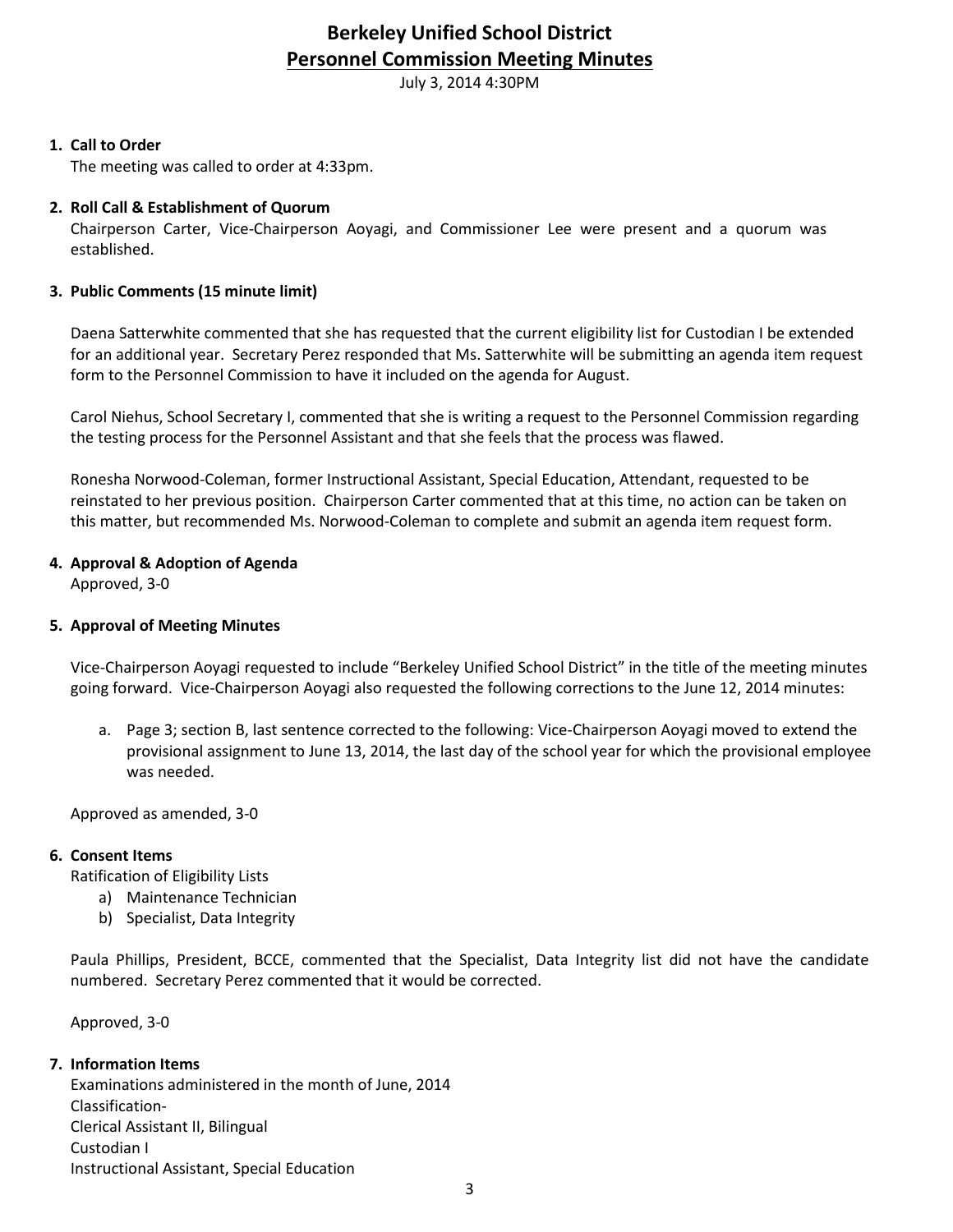Maintenance Engineer Maintenance Technician Manager, Plant Operations Program Assistant Supervisor, Risk Management, Workers Comp and Benefits Site Coordinator, Family Engagement Specialist, Data Integrity Workers' Compensation Specialist

New Hires/New Assignments processed in the month of June, 2014

| <u>Name</u>        | <u>Type</u> | Classification                  | Location                 |
|--------------------|-------------|---------------------------------|--------------------------|
| Haiging Chen       | Promotion   | Library Media Tech, Secondary   | <b>BHS</b>               |
| Sandra Inouye      | New Hire    | <b>Budget Analyst</b>           | <b>Business Services</b> |
| Sara Garcia        | New Hire    | <b>School Safety Officer</b>    | <b>BHS</b>               |
| Delia Lopez-Caloca | New Hire    | Instructional Assistant, ECE    | <b>Hopkins</b>           |
| Susan Casillas     | New Hire    | Senior Records Clerk, Bilingual | King Middle              |

#### **8. Reports**

a) Union Report

Paula Phillips commented that there are a number of vacancies that are not being filled with permanent employees on a regular basic, nor are BCCE employees being allowed to transfer into these vacancies. President Phillips commented the District is filling these vacancies with limited-term employees. President Phillips stated that the District is abusing its power by hiring limited-term employees and releasing them rather than hiring them at full-time employees. President Phillips commented that physical exams are under the purview of the Personnel Commission and is requesting the Personnel Commission pay for physical exams for all employees that are required to have one, including all Early Childhood Education Instructional Assistants.

President Phillips commented that Secretary Perez has violated the BCCE contract when it comes to notifying members that they are entitled to use extended sick leave once all of their other leaves are exhausted.

President Phillips commented that the District wants to involuntary transfer some BCCE members and that there is an existing process for processing transfers and the District is not following these established procedures.

b) Commissioners Reports

No Commission reports were presented.

- c) Personnel Director
	- I. Classification and Compensation Study

Secretary Perez commented that the Classification and Compensation Study will be tabled until the full Personnel Commission is available, approximately late October or early November.

II. Update on NEOGOV

Secretary Perez commented NEOGOV has now been implemented and that the first job was recently posted via NEOGOV and they are in preliminary testing to make sure all of the components are working correctly. Anthony Langford, Personnel Coordinator, commented that both NEOGOV and EdJoin will be used to advertise recruitments, but going forward only NEOGOV will be used to accept applications.